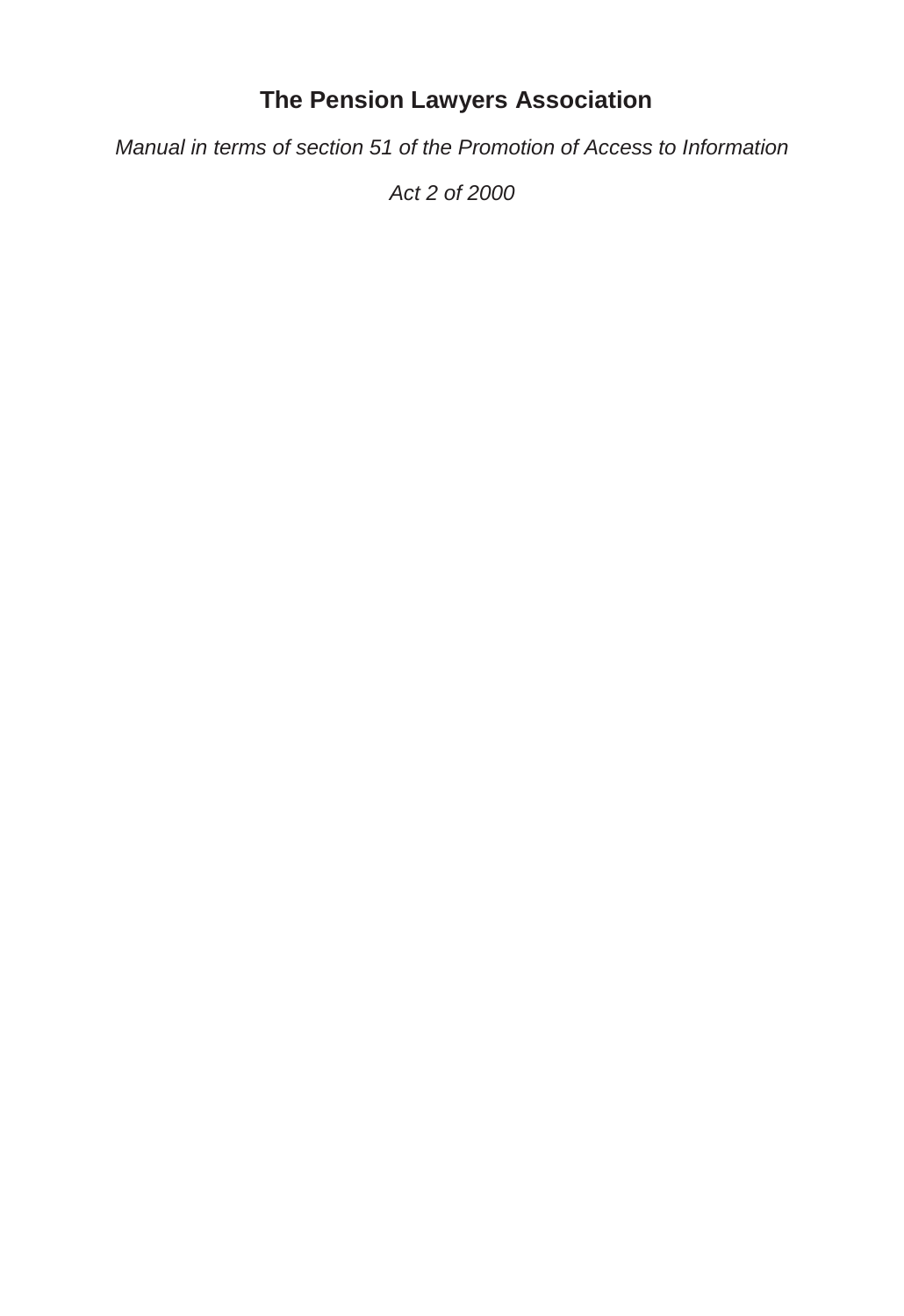# *Section 51 Manual of The Pension Lawyers Association*

#### **1. Contact particulars**

Head of business: Brenda Krummeck Information officer: Andrew Mestern<br>
E-mail address: brenda@verso.co.za E-mail address: admin@pension Postal address: P O Box 22580 Physical address: 2 Erica Avenue

Fish Hoek 7974 Telephone number: 086 111 1065 Fax number: 086 566 7817 Website: www.pensionlawyers.co.za

[admin@pensionlawyers.co.za](mailto:admin@pensionlawyers.co.za)

## **2. Introduction**

Association formed for the continued development and training of pension lawyers.

## **3. Guide in terms of section 10 of The Act**

Any person who wishes to exercise any right contemplated in The Act may obtain a copy of the information guide from the Commission in all official languages, from the Human Rights Commission, tel (011) 484-8300, fax (011) 484-7149

#### **4. Facilitation of a request for access to information**

Information which is not readily available as indicated in this manual may be requested in accordance with the procedures and terms of the Act. Copies of the prescribed forms to be completed for submitting a request are available from the Commission

#### **5. Information available in terms of other legislation**

Information is available in terms of certain provisions of the following legislation:

- 5.1 Basic Conditions of Employment Act 75 of 1997
- 5.2 Compensation for Occupational Injuries and Health Diseases Act 130 of 1993
- 5.3 Employment Equity Act 55 of 1998
- 5.4 Financial Advisory and Intermediary Service Act 37 of 2002
- 5.5 Financial Intelligence Centre Act 38 of 2001
- 5.6 Financial Services Board Act 97 of 1990
- 5.7 Income Tax Act 58 of 1962
- 5.8 Labour Relations Act 66 of 1995
- 5.9 Nonprofit Organisations Act 71 of 1997
- 5.10 Pension Funds Act 24 of 1956
- 5.11 Promotion of Access to Information Act 2 of 2000
- 5.12 South African Revenue Services Act 34 of 1997
- 5.13 Skills Development Levies Act 9 of 1999
- 5.14 Skills Development Act 97 of 1998
- 5.15 Tax on Retirement Funds Act 38 of 1996
- 5.16 Unemployment Contributions Act 4 of 2002
- 5.17 Unemployment Insurance Act 63 of 2001

#### **6. Information automatically available**

The following categories of records are automatically available for inspection, purchase or photocopying:

- 6.1 Newsletters
- 6.2 Marketing and promotional material
- 6.3 www.pensionlawyers.co.za Website

#### **7. Information available in terms of The Act**

The subjects on which the business holds records and the categories on each subject are as listed below. Please note the public is not automatically allowed access to these records and that access to them may or must be refused in accordance with The Act.

#### **7.1 Accounting records**

- 7.1.1 Annual financial statements and working papers
- 7.1.2 General ledger